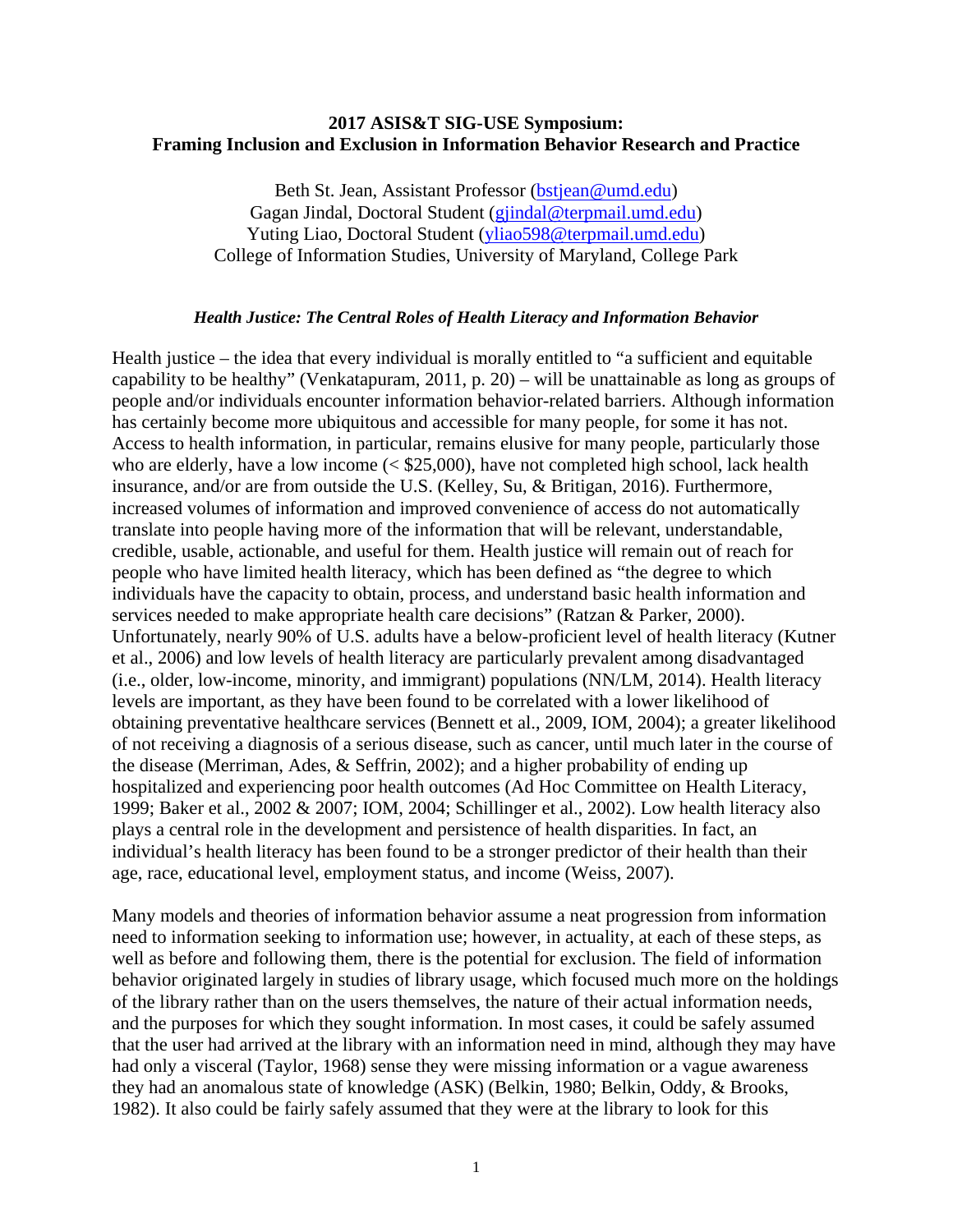information and that they had hopes/plans of putting this information to use. Outside of the library setting and particularly in cases of everyday life information seeking, however, information needs and information behavior, more broadly, are infrequently this neat. Although they are far less frequently studied than information seeking processes, information needs are integral to information behavior. Without an awareness of an information need, purposive information seeking may not unfold and more passive forms of information seeking may not be successful as the person may be unable to recognize the relevance and potential usefulness of any information that happens to cross their path. Unfortunately, disadvantaged people are likely at a higher risk for this, particularly due to their tendency to have lower health literacy levels and reduced access to information resources. Lower levels of health-related motivation and selfefficacy, along with a heightened sense of fatalism in regard to their health, may further exacerbate this situation.

Drawing on a large (*n =* 3,677), nationally- representative survey data set (the U.S. National Cancer Institute's 2014 Health Information National Trends Survey (HINTS)), we investigated the prevalence of information avoidance (i.e., agreement that "I'd rather not know my chance of getting cancer") among the U.S. adult population and identifies associations between information avoidance and other types of demographic, information-seeking, cognitive/perceptual, and social factors ( see St. Jean et al., 2017). Our goal was to explore whether and how the concepts of information avoidance, health literacy, and health justice are interrelated. Our findings confirmed these interrelationships and revealed that information avoidance is not uncommon (31% strongly or somewhat agreed that they would rather not know their chance of getting cancer) among U.S. adults; however, it is significantly more common among the very people who tend to be negatively impacted by the lack of health justice in this country and who tend to have low levels of health literacy: older people (NN/LM, 2014), people with lower household incomes (Chetty et al., 2016; NN/LM, 2014), and people with lower educational attainment levels (Olshansky et al., 2012). Information avoidance was also found to correlate with being unemployed, disabled, or retired; lacking healthcare coverage; not using the Internet; encountering difficulties in searching for cancer information; placing less trust in some sources of cancer information (including doctors, government health agencies, and the Internet); lower health-related self-efficacy; higher perceived cancer incidence but lower perceived susceptibility to cancer; less perceived social support; and a preference for a less collaborative role in cancer treatment- related decisionmaking.

Many of these related variables pose possible avenues through which we might interrupt the connections between low health literacy, poor health outcomes, and, ultimately, health disparities (as established in, for example, IOM, 2004, Schillinger et al., 2002, Weiss, 2007). While demographic variables are often impossible (or quite difficult) to change, we can work to ensure that everyone has healthcare coverage, Internet access, and the health and information literacy skills needed to reduce the barriers they may encounter when seeking health information. Furthermore, we can help to increase people's health-related self-efficacy and provide them with an accurate picture of both the incidence of cancer and their personal susceptibility. We can also make strides toward ensuring that people have the social support they need and a particular health professional in whom they can place their trust and whom they are able to see and rely upon when they need healthcare. We can also educate people about the potential benefits of taking a more collaborative role in treatment- related decision-making, enabling them to benefit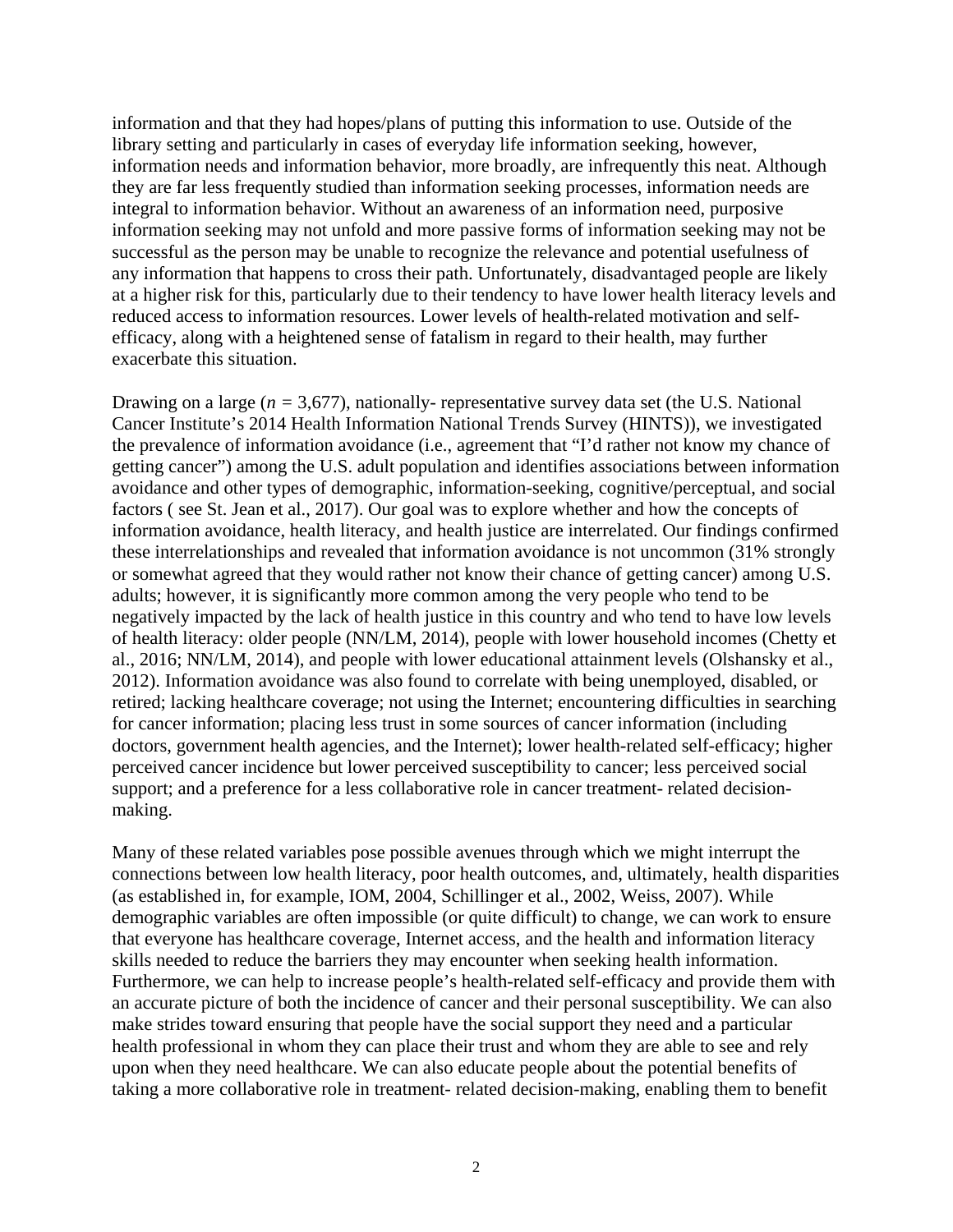from their doctor's expertise and experience while also being able to make an informed decision about the treatment option that they believe will be the best for them.

For every individual to have equitable opportunities to live a long and healthy life, information is key, although insufficient in and of itself. One cannot improve their health trajectory or increase their chances of reaching a positive health outcome simply by having information. Information is meaningless if its possessor cannot understand it, perceive its relevance to their own situation, and/or adapt (if needed) and act on it. Ideally, a person's information behaviors facilitate their development of an awareness of their information needs and of the ability to specify and articulate these in a timely fashion; enable them to obtain accurate, personally relevant, actionable information; and support their development of the motivation and self-efficacy needed to act on this information. However, this ideal situation rests heavily upon an individual having adequate health literacy, awareness of and access to credible sources of health information, and access to the numerous resources necessary to be able to act on information, such as health insurance, money, and time.

Information behaviors can serve to exclude and further disadvantage the already-disadvantaged; however, we, as information professionals and as information behavior researchers, can take action to interrupt this progression, working toward reducing health disparities and improving the state of health justice in this country. Information professionals and information behavior researchers can reach out to underserved populations, offering programs, services, and resources that can improve their health literacy levels, their information seeking skills, and their motivation and self-efficacy to find and act on information to positively influence their health trajectories. Additionally, addressing the structural and institutional barriers that frequently affect individuals with limited health literacy will be critical. Allocating sufficient resources for these individuals through alterations in clinical workforce compositions, clinical workflows, and current processes of care can help to counteract demographic disadvantages and optimize the quality and efficacy of the healthcare they receive. Educational strategies in parallel with organizational changes can enable us to make tremendous progress toward reducing health disparities.

## **References**

- Ad Hoc Committee on Health Literacy for the Council on Scientific Affairs, American Medical Association. (1999). Health Literacy: Report of the Council on Scientific Affairs. *Journal of the American Medical Association, 281*(6), 552-557.
- Baker, D. W., Gazmararian, J. A., Williams, M. V., Scott, T., Parker, R. M., Green, D., Ren, J., Peel, J. (2002). Functional health literacy and the risk of hospital admission among Medicare managed care enrollees. *American Journal of Public Health, 92*(8), 1278-1283.
- Baker, D. W., Wolf, M. S., Feinglass, J., Thompson, J. A., Gazmararian, J. A., & Huang, J. (2007). Health literacy and mortality among elderly persons. *Archives of Internal Medicine, 167*(14), 1503-1509.
- Belkin, N. J. (1980). Anomalous States of Knowledge as a Basis for Information Retrieval. *Canadian Journal of Information Science, 5,* 133-143.
- Belkin, N. J., Oddy, R. N., & Brooks, H. M. (1982). ASK for Information Retrieval. Part I: Background and Theory. *Journal of Documentation 38*(2), 61-71.